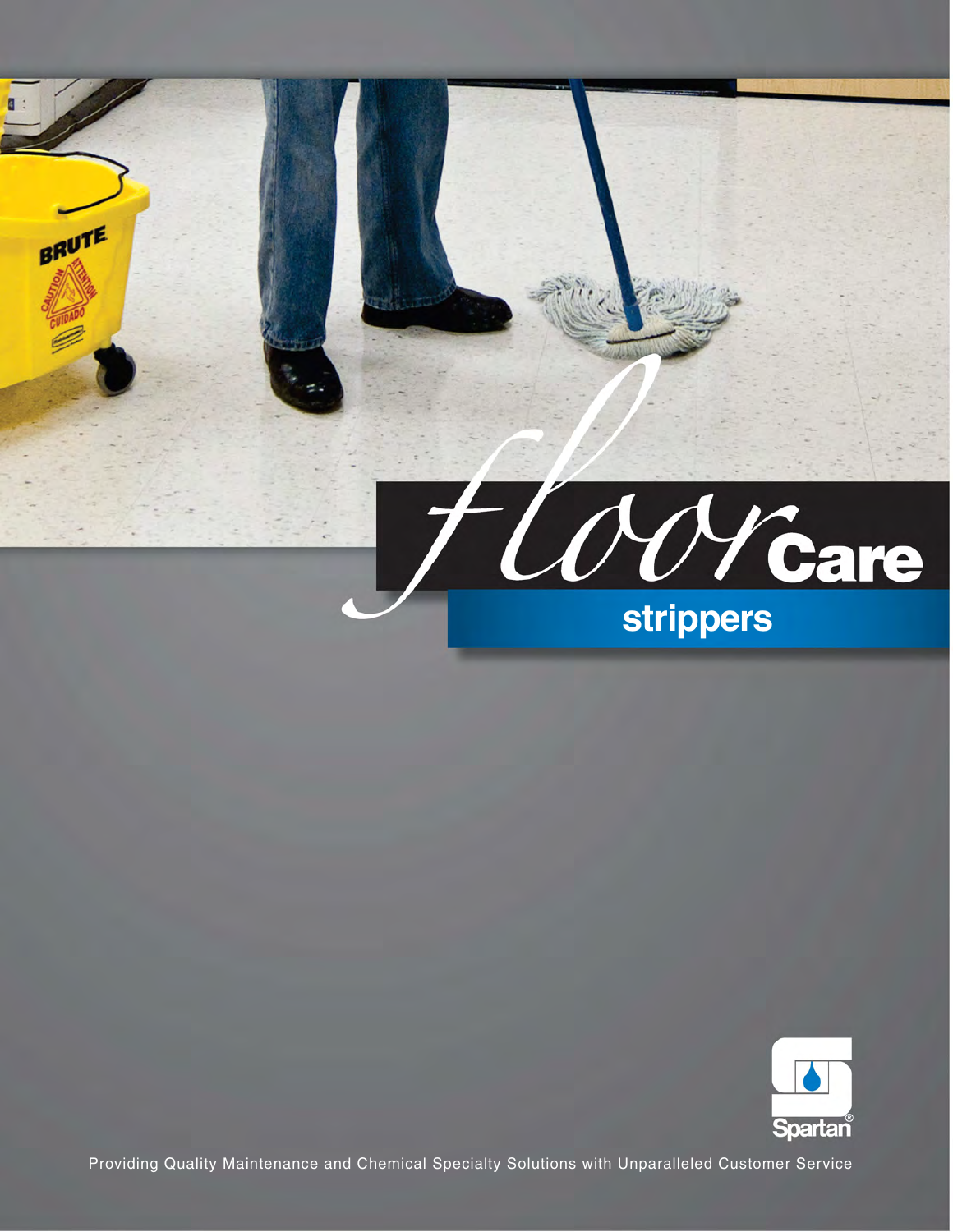

## Floor Strippers

### **DA-70®**

A high dilution, heavy duty cleaner fortifed with ammonia, DA-70 is also an excellent wax and finish stripper. It quickly penetrates, emulsifes and holds dirt and floor finish film in suspension until rinsed. pH 11.6 - 12.2, 2.5 oz./gal. **#0070** 

### **EnduraSTRIP**

EnduraSTRIP is an intense remover, originally developed for Spartan's very durable Endura Gloss finish. This stripper removes heavy buildup even in your hard to strip areas. EnduraSTRIP is concentrated for economy and flexibility. pH 13.4 - 13.8, 10-16 oz./gal. **#0067** 

## **Green Solutions® Floor Finish Remover**



With no dyes or perfumes, this finish remover takes steps to reduce environmental impact while maintaining its ability to perform effectively. This product was specially formulated for use in conjunction with Green Solutions Floor Seal & Finish. pH 10.5 - 11.5, 6 oz./gal. **#3505** 



With low VOCs and a non-butyl formula, this Low Odor Emulsifier is an aggressive solution. L.O.E. is recommended for health care and other areas where sensitivity to scent is high and/or the typical strong stripper odor presents a problem. L.O.E. is highly dilutable to provide fexibility to meet floor conditions.

pH 13.0 - 13.7, 6-12 oz./gal. **#0061** 

#### **NAD-75**

Non-ammoniated wax and finish stripper, NAD-75 is the economical choice for removing water-based waxes and polymer finishes, including metal interlock detergent-resistant finishes. pH 12.9 - 13.4, 10 oz.lgal. **#0075**

### **Rinse Free Strip**

Rinse Free Strip is an efficient stripping compound that drastically reduces time and labor costs by eliminating the need to rinse. Just prep your solution, mop it on, agitate, and pick-up. pH 11.5 - 12.0, 12-64 oz./gal. **#0082** 









|                                             | ⊘া     | ∔কা    | ⋐⋑     |        |              |           |         |
|---------------------------------------------|--------|--------|--------|--------|--------------|-----------|---------|
|                                             | 330 GA | 275 GA | 55 GA  | 30 GA  | <b>15 GA</b> |           | GA/     |
| <b>Product Code by Size</b>                 | Tote   | Tote   | Drum   | Drum   | Drum         | 5 GA Pail | CS of 4 |
| DA-70                                       | 007065 |        | 007055 | 007030 | 007015       | 007005    | 007004  |
| EnduraSTRIP                                 |        | 006760 | 006755 | 006730 | 006715       | 006705    | 006704  |
| <b>Green Solutions Floor Finish Remover</b> |        | 350560 | 350555 | 350530 | 350515       | 350505    | 350504  |
| L.O.E. Stripper                             |        | 006160 | 006155 | 006130 | 006115       | 006105    | 006104  |
| <b>NAD-75</b>                               |        | 007560 | 007555 | 007530 | 007515       | 007505    | 007504  |
| <b>Rinse Free Strip</b>                     | 008265 |        | 008255 | 008230 | 008215       | 008205    | 008204  |
| <b>Shineline Emulsifier Plus</b>            |        | 008460 | 008455 | 008430 | 008415       | 008405    | 008404  |
| Square One                                  |        | 007860 | 007855 | 007830 | 007815       | 007805    | 007804  |
| Step Down                                   |        | 006560 | 006555 | 006530 | 006515       | 006505    | 006504  |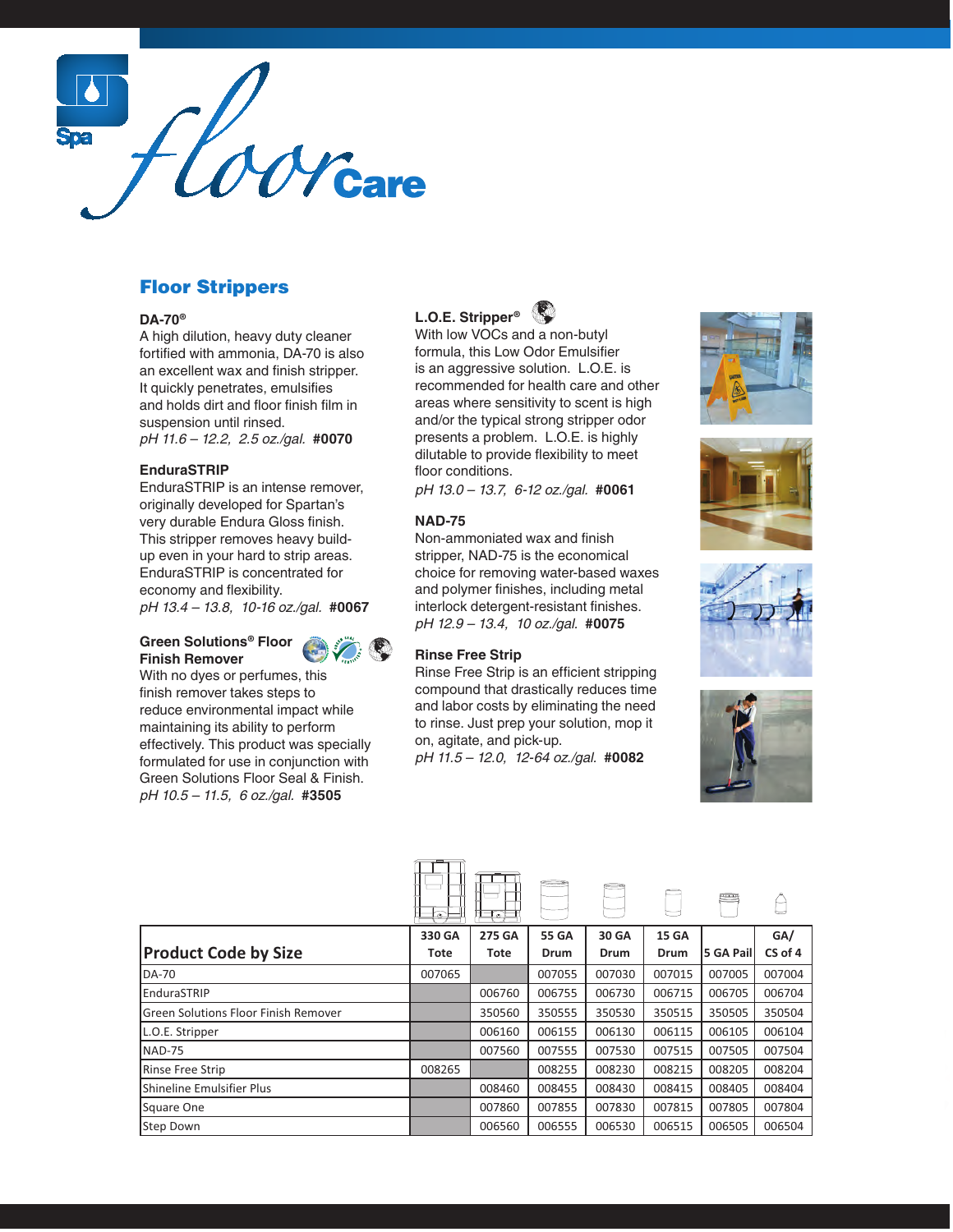

# Floor Strippers

### **Shineline Emulsifer Plus®**

 pH 13.5 - 13.7, 12-64 oz.lgal. **#0061** When you need high performance, choose Emulsifier Plus. It quickly removes heavy build ups and burnished floor finish, enhancing time and labor savings. This lightly scented solution can be used with hot or cold water, and is formulated for use with ultra-high speed floor care systems.

## **Square 0ne®**

 exclusively to remove excessive long-Getting back to basics, Square One is a powerful stripping compound formulated term build up of floor finish and wax. It is an excellent stripper for use in automatic scrubbers.

pH 13.5 - 13.8, 12 oz.lgal. **#0078**

### **Step Down**

 low VOCs and generates minimum foam. pH 13.5 - 13.8, 12 oz.lgal. **#0065** The scent of this powerful finish liquidator is extremely low, making it ideal for healthcare and other confined areas. Our newest formulation, Step Down is aggressive but non-butyl, offers